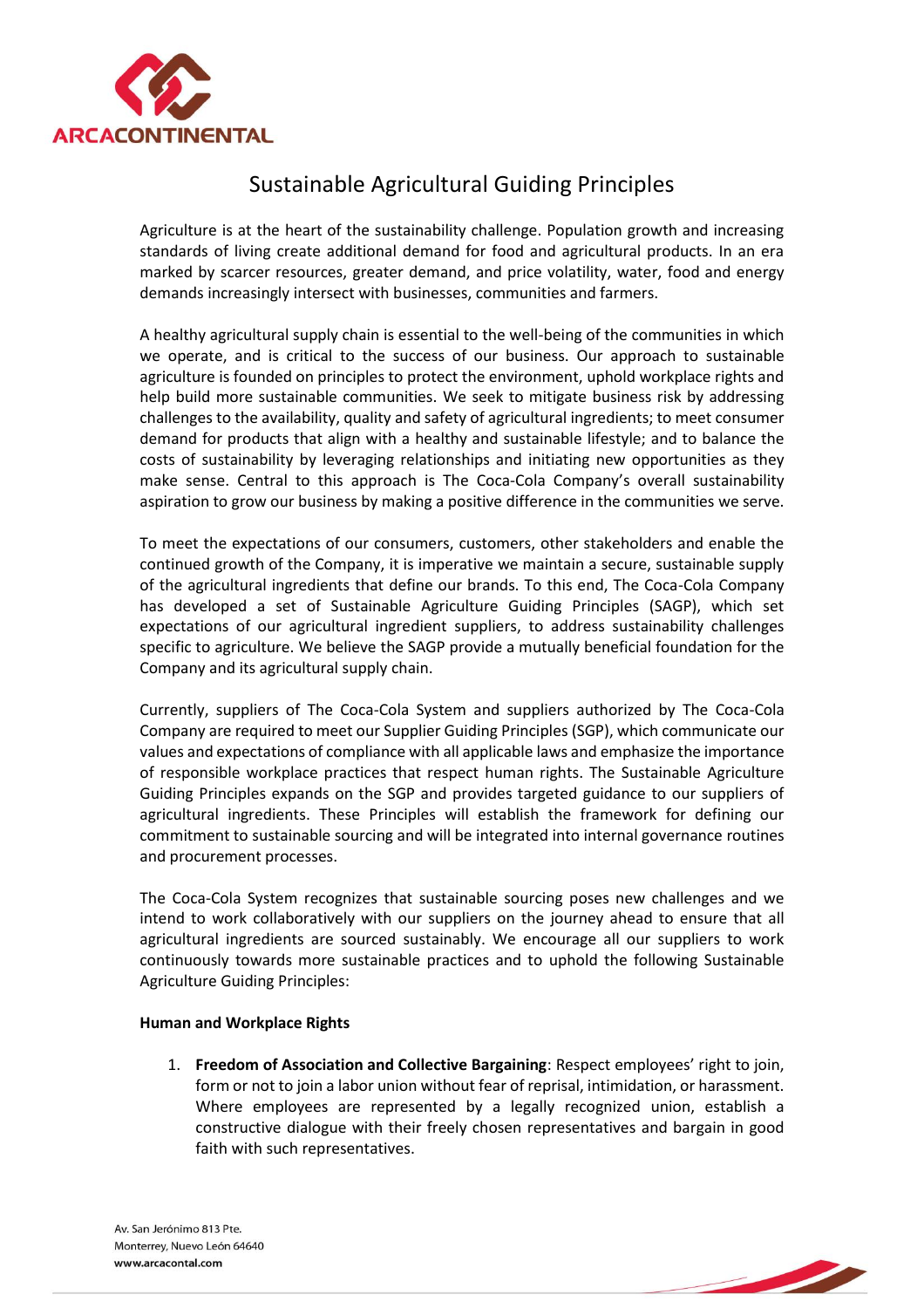

- 2. **Prohibit Child Labor, Forced Labor and Abuse of Labor**: Adhere to minimum age provisions of applicable laws and regulations. Prohibit the use of all forms of forced labor, including prison labor, indentured labor, bonded labor, military labor or slave labor.
- 3. **Eliminate Discrimination**: Maintain workplaces that are free from discrimination or physical or verbal harassment. The basis for recruitment, placement, training, compensation, and advancement should be qualifications, performance, skills and experience.
- 4. **Work Hours and Wages**: Compensate employees relative to the industry and local labor market. Operate in full compliance with applicable wage, work hours, overtime and benefits laws and offer employees opportunities to develop their skills and capabilities, and provide advancement opportunities where possible.
- 5. **Provide a Safe and Healthy Workplace**: Provide a secure, safe and healthy workplace. Maintain a productive workplace by minimizing the risk of accidents, injury and exposure to health risks.
- 6. **Community and Traditional Rights**: Recognize and safeguard the rights of communities and traditional peoples to maintain access to land and natural resources. Maintain positive community relations and contribute to local economic development.

## **Environment**

- 7. **Water Management**: Ensure long-term sustainability of water resources in balance with community and ecosystem needs by maximizing water use efficiency and minimizing water quality impacts from wastewater discharges and erosion and nutrient/agrochemical runoff.
- 8. **Energy Management and Climate Protection**: Maximize energy use efficiency, seek to maximize the use of renewable energy as available and cost effective, and reduce greenhouse gas emissions from agricultural practices.
- 9. **Conservation of Natural Habitats and Ecosystems**: Promote and protect natural habitats and biodiversity through the conservation of natural flora and fauna and the maintenance of important ecosystem services such as natural pest and disease controls, pollination, and freshwater flows. Promote sustainable forest management and help protect woodlands from deforestation and illegal harvesting.
- 10. **Soil Management**: Maintain or improve soils by preventing degradation, reducing runoff, minimizing related greenhouse gas emissions, and protecting soil biodiversity.
- 11. **Crop Protection**: Follow national and/or local regulations and label requirements for safe and proper use of all agrochemicals. Use Integrated Pest Management techniques to protect crops from pests, weeds, and disease whenever possible.